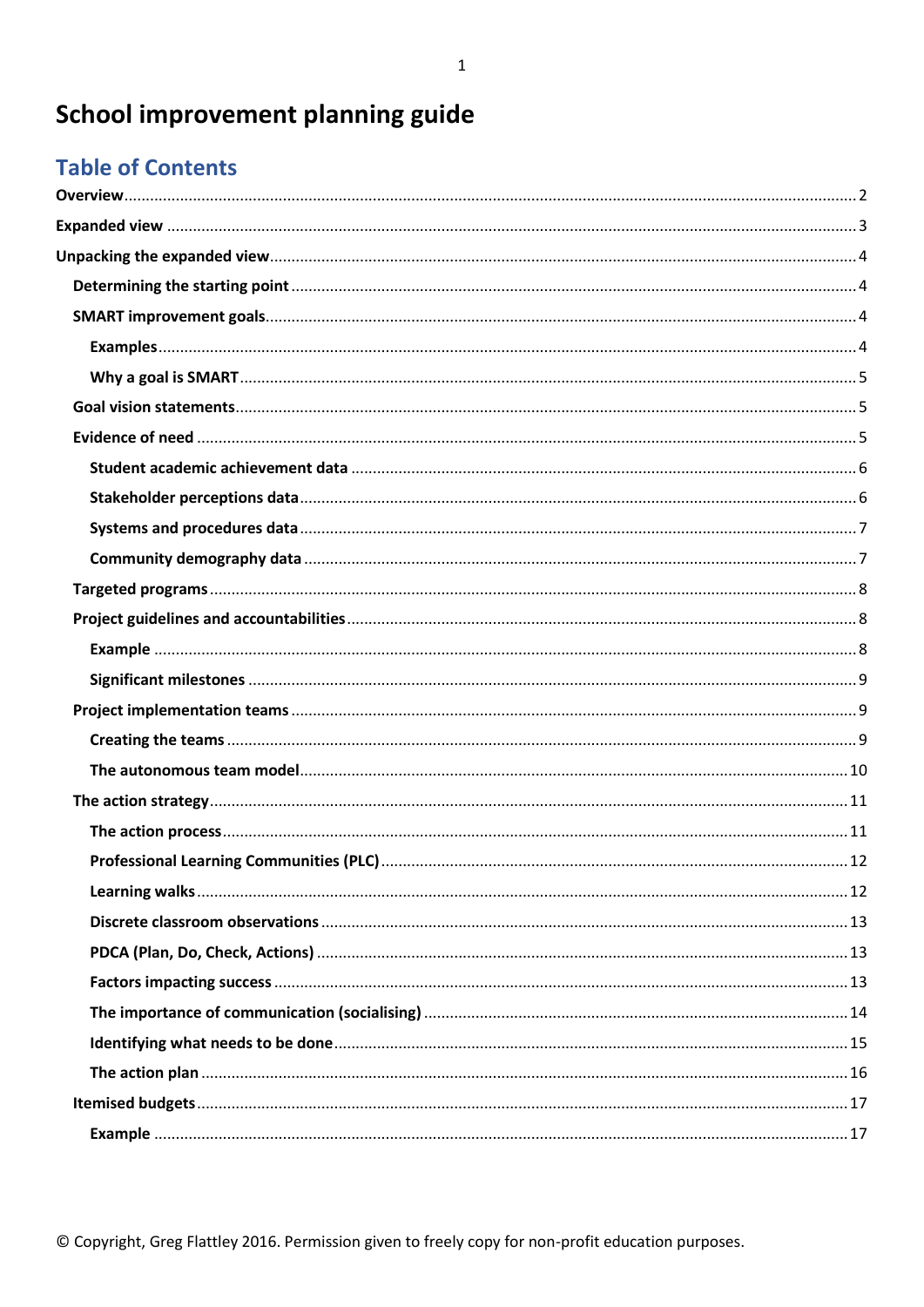**Overview**

<span id="page-1-0"></span>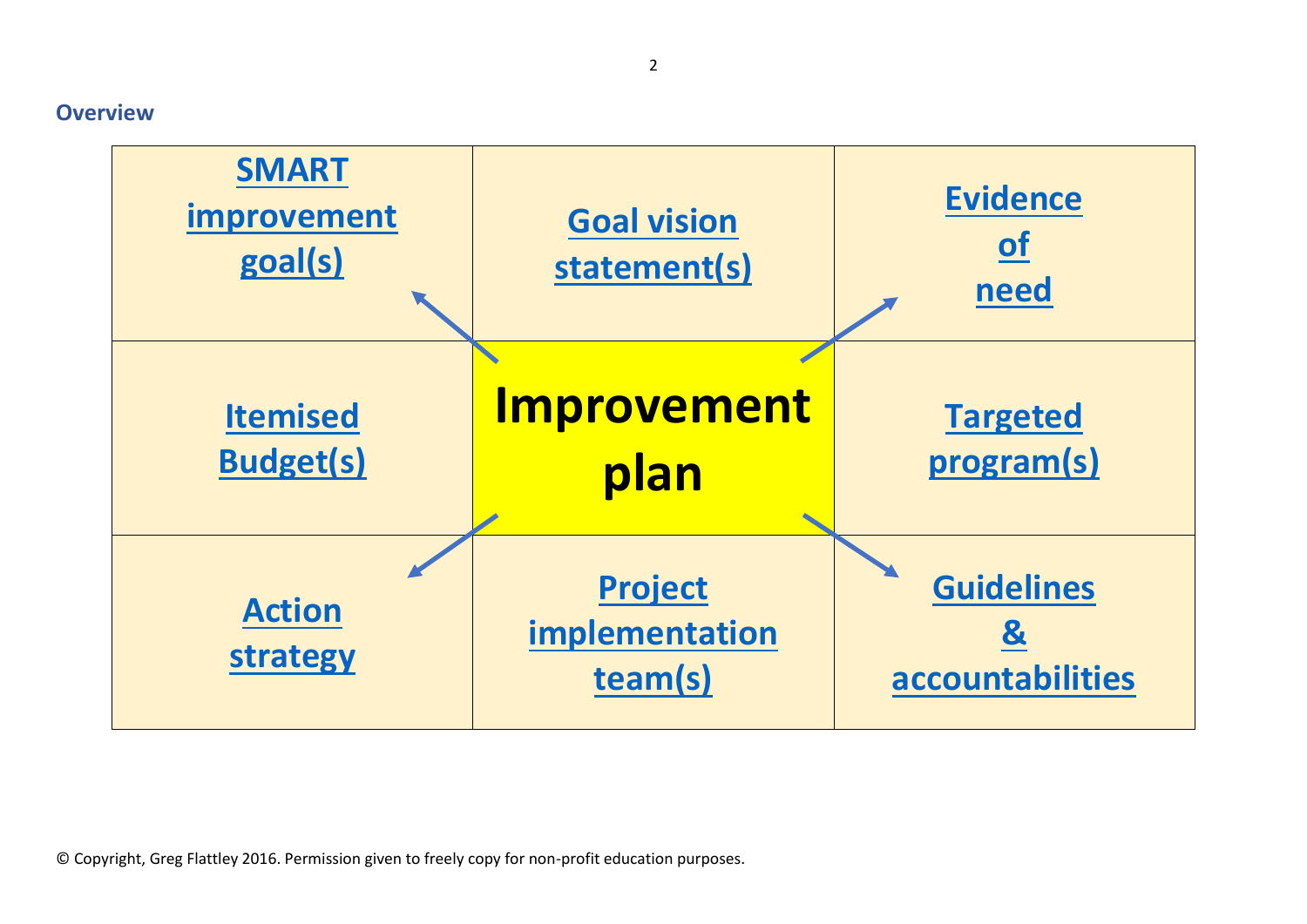# **Expanded view**

<span id="page-2-0"></span>

| <b>SMART improvement goal(s)</b><br>1.<br>$\vert$ 2.                                                                                                                                                       | <b>Goal vision statement(s)</b><br>1.<br>2.<br>Include what is being improved and why, with reference to<br>Improved student outcomes<br>Program standards |  |                                             |                                                   | <b>Evidence of need</b><br>Consider data from the following four sources.<br>• Student academic achievement<br>• Stakeholder perception<br>· Systems & procedures<br>• Community demography |                                   |
|------------------------------------------------------------------------------------------------------------------------------------------------------------------------------------------------------------|------------------------------------------------------------------------------------------------------------------------------------------------------------|--|---------------------------------------------|---------------------------------------------------|---------------------------------------------------------------------------------------------------------------------------------------------------------------------------------------------|-----------------------------------|
| <b>Itemised budget(s)</b><br><b>Item</b><br><b>Materials &amp; subscriptions</b>                                                                                                                           | \$<br><b>SMART</b><br>goal(s)                                                                                                                              |  | <b>Goal vision</b><br>Statement(s)          | <b>Evidence of</b><br>need                        | <b>Targeted program(s)</b><br>Program<br>Learning                                                                                                                                           | <b>Aspect</b><br>e.g. Mathematics |
| Staff travel, accommodation & meals<br>Venues & catering<br><b>Publications</b>                                                                                                                            | <b>Itemised</b><br><b>Budget(s)</b>                                                                                                                        |  | <b>Improvement</b><br>plan                  | <b>Targeted</b><br>program(s)                     | Human resources<br><b>Material resources</b><br>Environment                                                                                                                                 |                                   |
| <b>Student events</b><br>External expertise and support<br><b>TOTAL</b>                                                                                                                                    | <b>Action</b><br>strategy                                                                                                                                  |  | <b>Project</b><br>implementation<br>team(s) | <b>Guidelines</b><br>&<br><b>accountabilities</b> | Administration                                                                                                                                                                              |                                   |
| <b>Action strategy</b>                                                                                                                                                                                     | <b>Project implementation team(s)</b>                                                                                                                      |  |                                             |                                                   | <b>Guidelines and accountabilities</b>                                                                                                                                                      |                                   |
| Detail each action needed to reach the goal, who is<br>responsible for it, when it is to be completed, and                                                                                                 | <b>Team leader:</b>                                                                                                                                        |  |                                             |                                                   | The team leader reports to: [name]                                                                                                                                                          |                                   |
| any resources required for its successful                                                                                                                                                                  | <b>Member</b>                                                                                                                                              |  |                                             | <b>Representing</b>                               | Project summary:                                                                                                                                                                            |                                   |
| completion.<br><b>Factors impacting success (SWOT)</b>                                                                                                                                                     |                                                                                                                                                            |  |                                             |                                                   | Include the goal, goal's vision, statement of need,<br>and the role of the project leader.                                                                                                  |                                   |
| Impellers:<br>What will support progress.<br>Optimisation: How impellers will be optimised.<br>Impediments: What will hinder progress.<br>Mitigation: How the effects of impediments<br>will be minimised. |                                                                                                                                                            |  |                                             |                                                   | Project milestones:<br>Performance measures and any important<br>attainments that lead to success.                                                                                          |                                   |

© Copyright, Greg Flattley 2016. Permission given to freely copy for non-profit education purposes.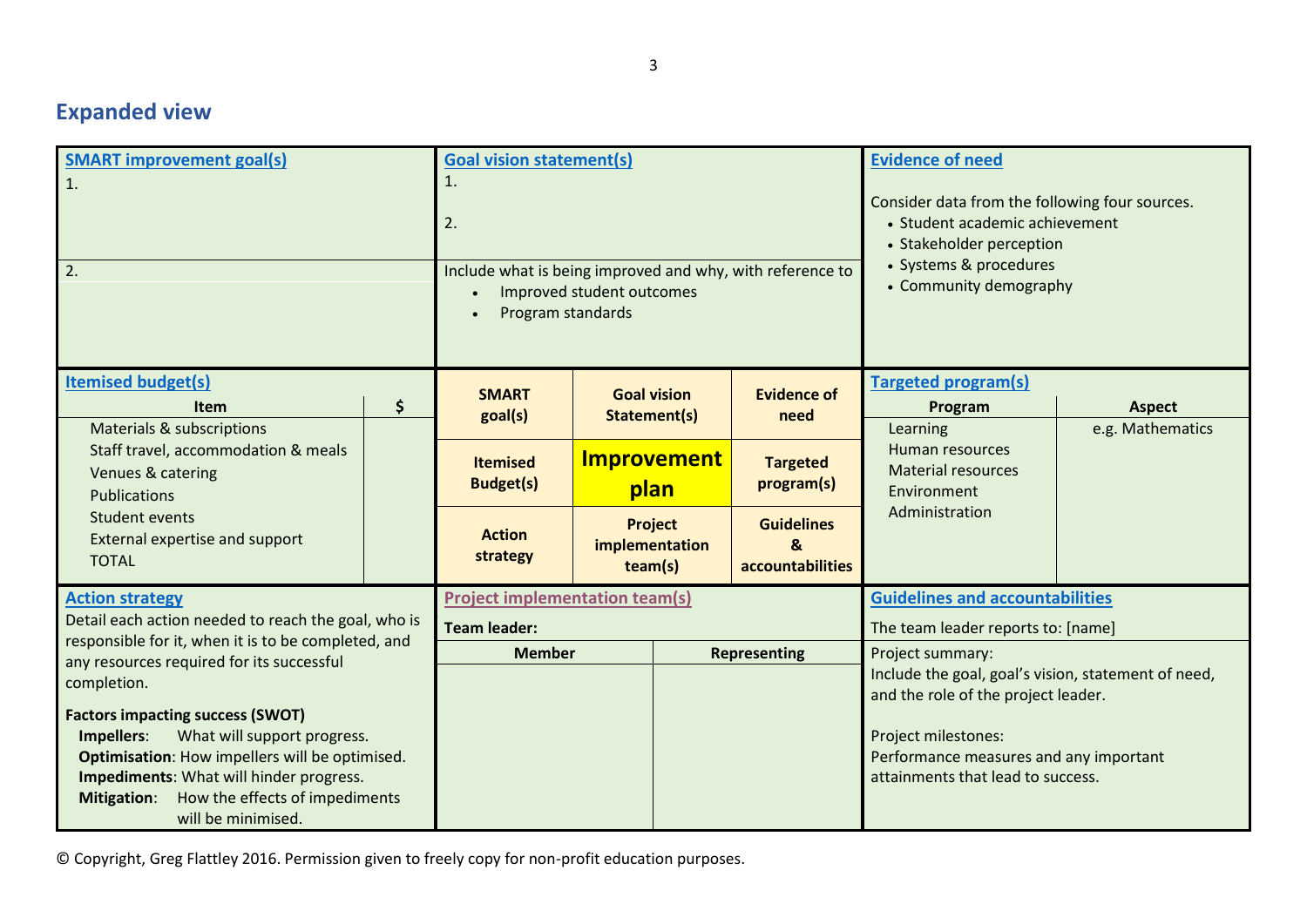# <span id="page-3-0"></span>**Unpacking the expanded view**

# <span id="page-3-1"></span>**Determining the starting point**

<span id="page-3-4"></span>There are three possible starting points for creating and implementing the tactical plan.

#### **1. Evidence of need**

With this starting point, data is analysed from several sources to identify a trend or issue of concern. From the data, a SMART goal is created, and the rest of the process is then followed.

#### **2. SMART improvement goal**

From anecdotal evidence, senior leadership teams already have a general perception of a priority issue in their school. Having identified the issue, its root causes can be identified using an issue tree and solution tree. Evidence of the need to address the issue is then gathered from data sources to validate the need and a SMART goal is created to match the root cause. The rest of the process is then followed.

#### **3. Project implementation teams**

The senior leadership team may decide to form a school improvement project team first and then assign the task of identifying priority issues and creating SMART goals to the team. The rest of the process is then followed.

#### <span id="page-3-2"></span>**SMART improvement goals**

The acronym, **SMART**, is a prompt for writing goals that are:

| Specific:   | each goal is clear, succinct and jargon-free                                 |
|-------------|------------------------------------------------------------------------------|
| Measurable: | each goal includes performance measures that indicate the degree of success  |
|             | achieved                                                                     |
| Achievable: | each goal can be readily achieved in terms of time constraints and available |
|             | resources                                                                    |
| Relevant:   | each goal is relevant to student learning and perceived as a priority need   |
| Time-bound: | each goal can be achieved within one year with a minimal impact on workload  |

#### <span id="page-3-3"></span>Examples

- **Goal**: By the end of the year, an agreed aspect of current best teaching practice has been identified to introduce at the beginning of the following year, along with the creation of a plan of how to introduce and resource it.
- **Goal**: An efficient procedure for identifying and providing needs-based professional development to teachers has been created by the end of the year.
- **Goal**: By the end of the year, the use of expectations and guidelines for teachers to follow after each professional development provision has been created, published, implemented and monitored, including the sharing and use of new knowledge.
- **Goal**: By the end of the year, a handbook of exemplary formative assessment activities that teachers will adopt or adapt for inclusion in their lessons has been created, along with a checklist to monitor that inclusion during formal lesson observations.
- **Goal**: By the middle of the year, an agreed understanding of the relationship between formative assessment and differentiation in teaching has been published and progressively applied to lesson planning and delivery for the rest of the year, including the use of a checklist to monitor its implementation.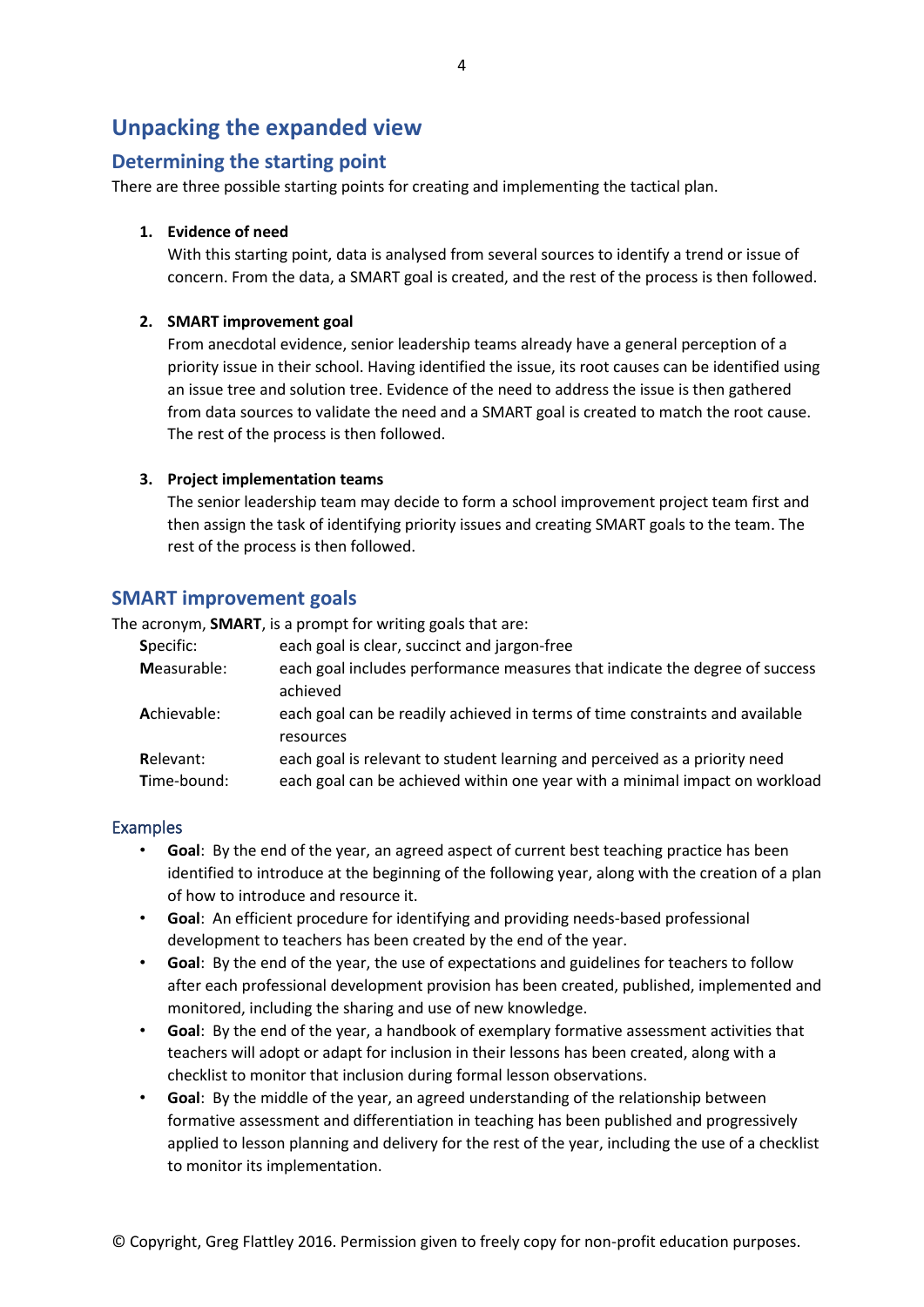<span id="page-4-3"></span>• **Goal**: The number of authentic and practical problem-solving activities for teaching Mathematics this year has been increased to represent one third of the Mathematics syllabus.

#### <span id="page-4-0"></span>**Why a goal is SMART**

#### **Example:**

To increase the number of authentic and practical problem-solving activities for teaching Mathematics this year so that they represent one third of the Mathematics syllabus.

- **S** " … authentic and practical problem-solving activities … "
- **M** " … one third of the Mathematics syllabus."
- **A** the cost is low, requiring minimal resources, and the improvement of one third is achievable
- **R** the goal addresses student learning and has been identified as an issue
- **T** the goal is to be achieved this year

# <span id="page-4-1"></span>**Goal vision statements**

These statements seek to describe **what** the vision for the goal is and **why** there is a need to improve. They also describe the **relevance** of each goal, especially referring to

- Its connection with the school's strategic plan
- Improved student outcomes
- Program standards

#### **Example**

#### **What**

The vision for our goal is to ensure that the curriculum is taught in a way that is relevant to the needs of our students and perceived as being useful by them. This year, we will concentrate on Mathematics.

#### <span id="page-4-4"></span>**Why**

The student academic results of 2016 strongly indicate that our students lack a satisfactory ability to apply their learning in mathematics to everyday, practical situations. An audit of our approaches to teaching mathematics further reveals that insufficient time is devoted to applying mathematical reasoning to solving authentic problems. We, therefore, feel the need to address this situation as a priority.

#### **Relevance**

Making the application of mathematical skills and knowledge relevant to the everyday lives of students gives meaning and purpose to learning. If it further empowers them to thrive in their future adult lives, it will provide them with a readiness for the demands of the 21st century, including the ability to use higher order thinking skills and be solutions-based in their approaches to life's challenges.

Our improvement goal is relevant to the proficiency strand of **problem-solving** in the curriculum framework of our accrediting body, which includes formulating and solving authentic problems and creating financial plans.

# <span id="page-4-2"></span>**Evidence of need**

Evidence of the need to improve can be collected from four sources and, whenever possible, it is good practice to strengthen the evidence base by using more than one source.

- 1. Student academic achievement
- 2. Stakeholder perceptions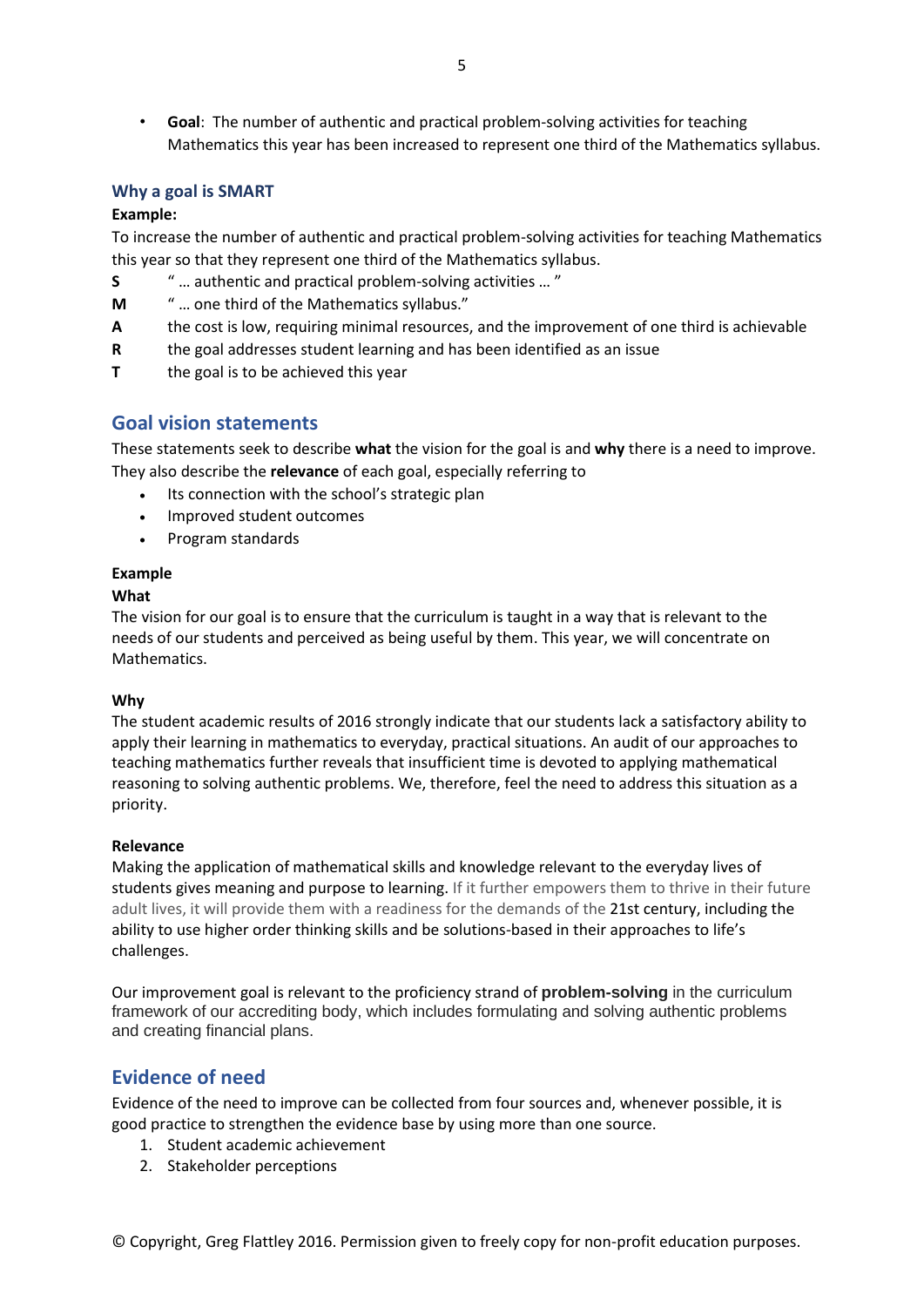- 3. Systems and procedures
- 4. Community demography

#### <span id="page-5-0"></span>**Student academic achievement data**

There are three main categories of student academic assessment.

#### **1. Assessment for learning or formative assessment**

This is used by the teacher to determine what students already know and need to know for a particular unit of work or skill set. It is used before the intended learning begins and throughout the learning to guide which strategies and approaches should be used by the teacher and student at any given time. It can be in the form of quizzes, tasks, samples of work, interviews, and incidental questioning. Assessment for learning is often used by teachers to group students according to their ability or readiness to learn.

#### **2. Assessment as learning**

This is used by the student to learn about themselves as learners and become aware of how they learn. Learning how to learn is an essential requisite for self-directed independent learning. It involves the skills of self-assessment, setting goals, action planning, and recognising success. It can be guided by high-order thinking skills, checklists of learning strategies, peer and teacher feedback, and a learning environment where risk-taking is valued.

#### **3. Assessment of learning or summative assessment**

This is usually done at the end of a task or unit of work and is designed to provide evidence of achievement to the students, parents, and other educators. It can be in the form of student portfolios, teacher portfolios, student productions and presentations, and formal tests or examinations. It is often used to equip students for student-led reporting sessions to their families.

The assessment **of** learning or summative assessment results are the source of data that is mostly used to provide evidence for the need to improve learning and teaching. However, the assessment **for** learning results can also be very useful. National and international assessment platforms can also provide global data to indicate concerns that require intervention.

#### <span id="page-5-1"></span>**Stakeholder perceptions data**

The stakeholders in education are depicted as follows.



**N.B.:** *The 'Governors' category includes the school board or council, and any other higher-level bodies impacting the school, such as an accreditation body.*

Because it is difficult to gain perception data from stakeholders outside the school community, the data is limited to that from students, staff and families. The data can be gathered using anonymous surveys, individual interviews, and small group discussions or debates. The use of several of these methods adds increased validity to the results.

For perception data to be valid, a significant proportion of the school's student, staff or parent population must be represented in the surveys, interviews, discussions or debates. Small samples cannot be considered as being useful indicators of general opinion.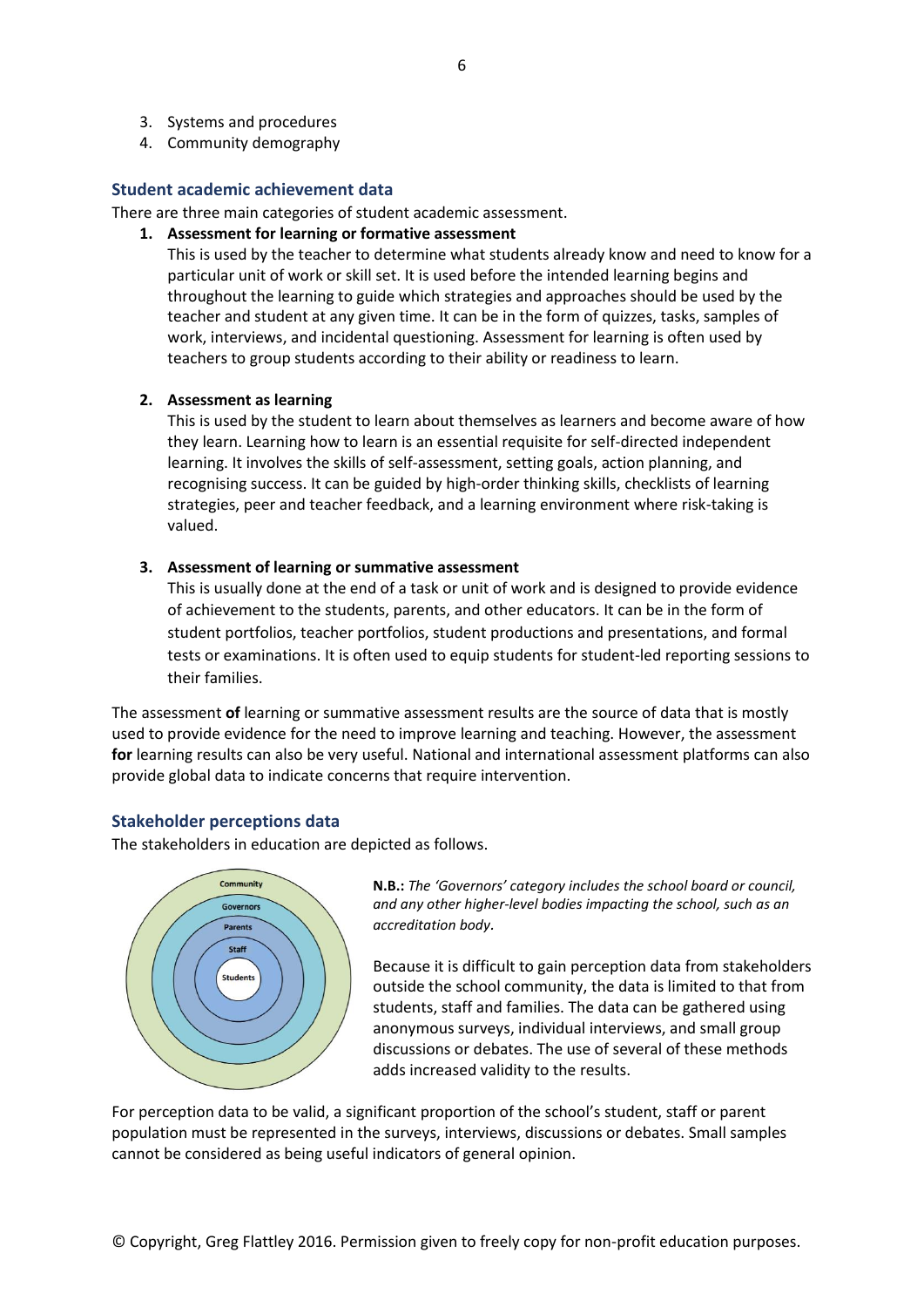An example of a survey prompt for parents is: Teachers at our school motivate my child to want to learn. 1 2 3 4 5 6 7 (where 1 is 'I don't know', 2 is 'I strongly disagree', and 7 is 'I strongly agree')

#### <span id="page-6-0"></span>**Systems and procedures data**

Systems that record useful data to identify improvement needs include the following.

- Staff and student **absence and lateness data**, including reasons for absences linked to workplace issues. This can indicate levels of commitment and morale, welfare and support needs and the relevance of approaches to learning and facilitation.
- Staff **performance management data** that indicate professional development needs, budget priorities, succession planning and team structures.
- Budget **expenditure data** can indicate priority asset replacement needs, equity of resource allocations, and where efficiencies in spending can be made.
- **Student behaviour records** can indicate welfare needs, the relevance of approaches to learning and facilitation, overcrowding issues, and student morale levels.
- **Accident and incident registers** can indicate unsafe facilities, unsafe practices, security issues, and 'hot spots' needing increased attention.
- Regular **audits** of the curriculum coverage, the condition and suitability of resources, building and playground hazards, and financial management can also indicate priority improvement needs.

The data from systems and procedures is a good prompt to seek or delve more deeply into other data sources to help verify an indicated concern or need.

#### <span id="page-6-1"></span>**Community demography data**

Demography is the science of social statistics. It analyses the make-up of the population. A targeted study of the community's demographics can reveal the strengths and challenges of the community, including the school students and staff members. It can indicate what to consider when planning how to address the needs of the improvement project when developing the action plan.

Demography data includes such aspects as

- Staff qualifications and training
- Staff experience, expertise and talents
- Staff gender ratios
- Student projected enrolment trends
- Student ethnicity and language backgrounds
- Student special education needs, including disability, impairment, gifted and talented needs
- Student gender ratios
- The socio-economic status of families
- The distances students travel from home to school and access to transport
- The family compositions, such as single parent or extended family contexts
- The education attainment levels of parents
- Parent occupations
- The availability of parents to be involved in school programs
- The expertise and talents of parents and other community members
- The people and networks of influence within the community
- The provision of community resources, such as a library, museum, health & recreation facilities, and significant employers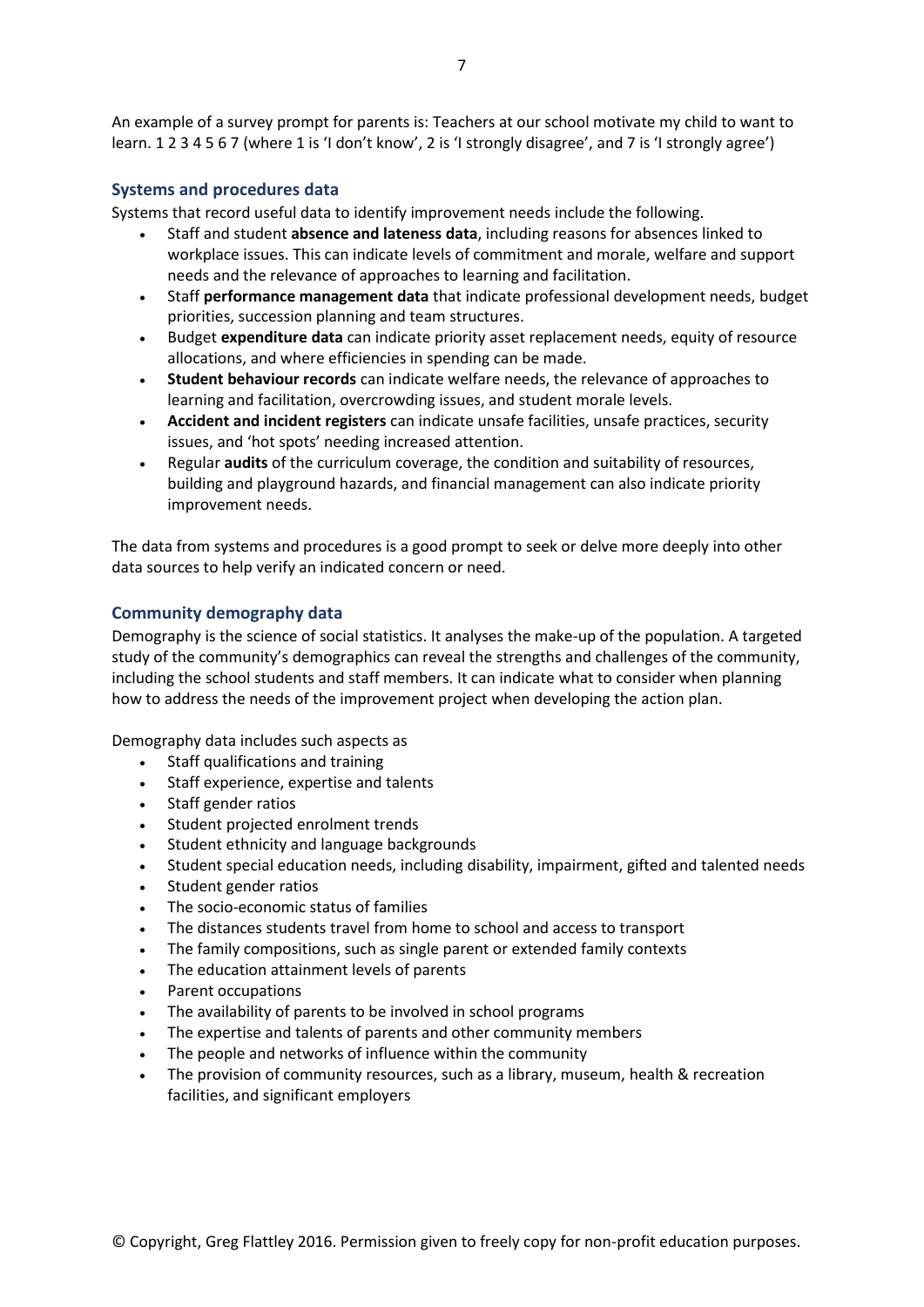# <span id="page-7-4"></span><span id="page-7-3"></span><span id="page-7-0"></span>**Targeted programs**

The programs that operate within the school context can be categorised under the following headings.

- 1. Learning (including students, staff members and families)
- 2. Human resources
- 3. Material resources (including facilities, equipment, furniture, fittings, consumables and nonconsumables)
- 4. Environment
- 5. Administration

It is useful to track which programs are targeted for improvement over time so that a balanced coverage can be considered when deciding the next priority goals. That said, student learning should always take priority. Other programs can be considered if the school has chosen to target more than one program for improvement. Staff and family learning often flows from the need to address student learning and is usually incorporated into the strategies designed to reach the improvement goal.

# <span id="page-7-1"></span>**Project guidelines and accountabilities**

Project implementation teams need guidance and support to provide the direction and resources needed for success. The most important guidance is provided to each team leader before the teams are created. It is the form of a project brief, which includes the improvement goal, the **what** component of the goal's vision statement, and a statement of need. It also includes a role description for each team leader, defining the responsibilities and any expectations the senior leadership team may have of them, and lists the significant milestones that each team needs to meet in their improvement journey. An example of guidelines and accountabilities for a team leader is as follows.

#### <span id="page-7-2"></span>**Example**

Project brief for the Mathematics improvement project, 2017.

#### **Goal**

The number of authentic and practical problem-solving activities for teaching Mathematics this year is increased to represent one third of the Mathematics syllabus.

#### **Goal vision**

To ensure that the curriculum is taught in a way that is relevant to the needs of our students and perceived as being useful by them.

#### **Statement of need**

The student academic results of 2016 strongly indicate that our students lack a satisfactory ability to apply their learning in mathematics to everyday, practical situations. An audit of our approaches to teaching mathematics further reveals that insufficient time is devoted to applying mathematical reasoning to solving authentic problems. We, therefore, feel the need to address this situation as a priority.

#### **Team leader role description**

The role of each team leader is to;

- in consultation with the senior leadership team, form a representational project team
- with the project team, facilitate the development and implementation of an approved action plan
- convene team meetings on at least a fortnightly basis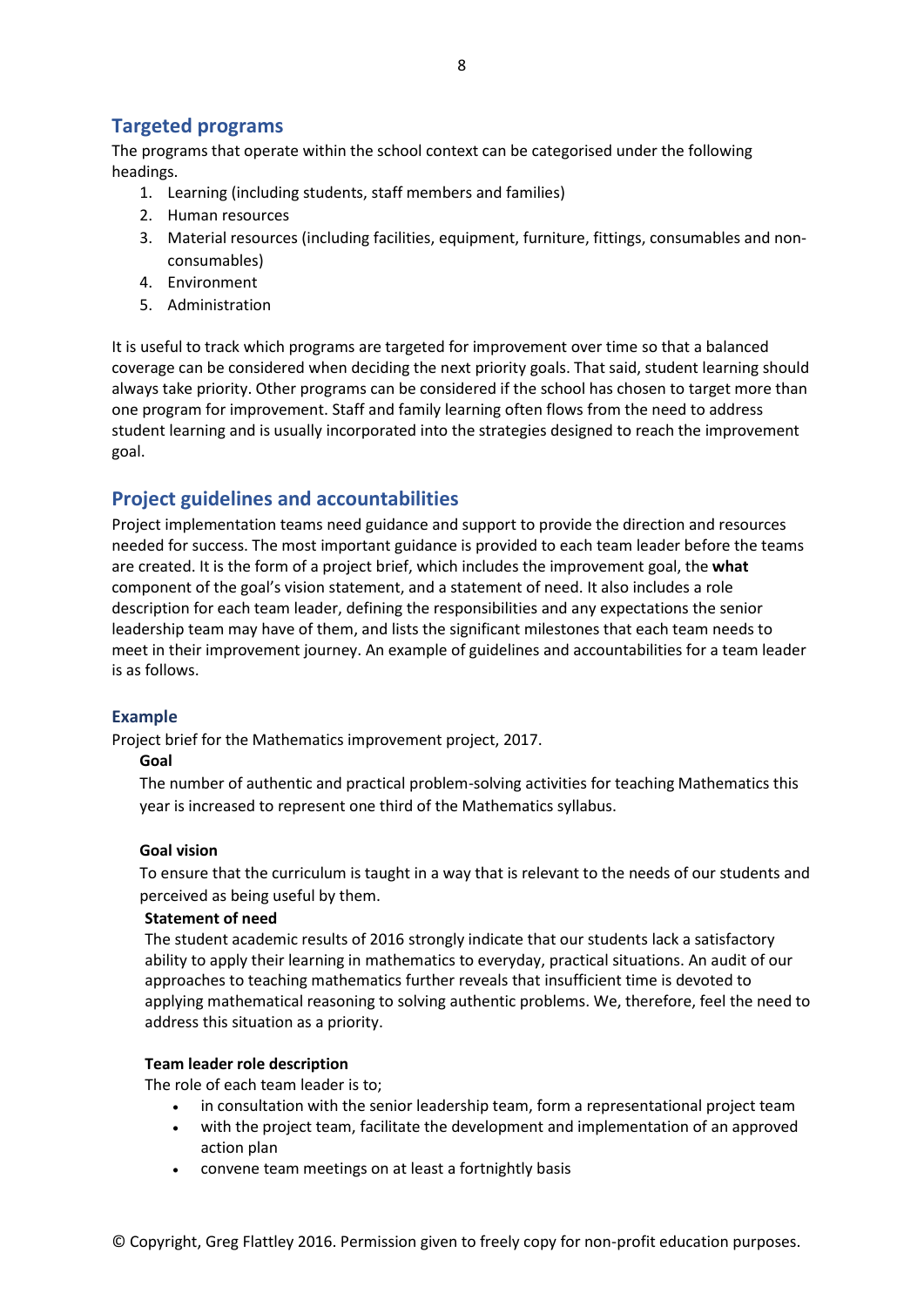- ensure that action-based minutes or notes are taken at each team meeting and digitally published immediately after each meeting
- <span id="page-8-3"></span>• guide and support team members with the implementation of their assigned actions that arise from meetings
- attend periodical team leader meetings, as convened by the senior leadership team
- share the project team's successes and challenges at the team leader meetings and provide support to fellow team leaders
- provide timely reports to the senior leadership team as issues and challenges become apparent
- provide a mid-project progress report to the senior leadership team, indicating to what extent the project is progressing, identifying significant successes and challenges, and recommending any amendments to the action plan
- provide an end of project report to the senior leadership team in the format provided

### <span id="page-8-0"></span>**Significant milestones**

- 1. The successful formation of a team
- 2. Regular periodical team meetings
- 3. The successful creation of an approved action plan
- 4. Submission of a mid-project report to the senior leadership team
- 5. Submission of an end of project report to the senior leadership team

# <span id="page-8-1"></span>**Project implementation teams**

#### <span id="page-8-2"></span>**Creating the teams**

When creating the project teams to implement the improvement goals, there are three considerations to take into account.

- 1. Provide incentives for people to join the team, such as a time allowance each week to meet or develop resources, and a budget allocation to provide any training that the team may need. During the project implementation period, provide lots of support and recognise and acknowledge the team achievements.
- 2. Identify a leader who has some expertise or experience in successfully leading change. It could be a staff member who is a community or sporting leader or someone who is good at organising events. If none are available, publish a one-paragraph role statement, call for expressions of interest from within the school staff and interview those who respond. If noone responds, begin to promote the role as a good opportunity to gain leadership experience for future promotion positions and approach particular staff members to take on the role of leader.
- 3. As much as practically possible, create the team with a diverse representation of people who are either interested in the project or affected by it.

#### **For example:**

| Team leader: Naseer (Head of Math. Department) |  |  |
|------------------------------------------------|--|--|
|------------------------------------------------|--|--|

| <b>Member</b> | <b>Representing</b>  |
|---------------|----------------------|
| Indira        | Mathematics teachers |
| Raj           | Senior teacher       |
| Anika         | Parents              |
| Other         | Other or same        |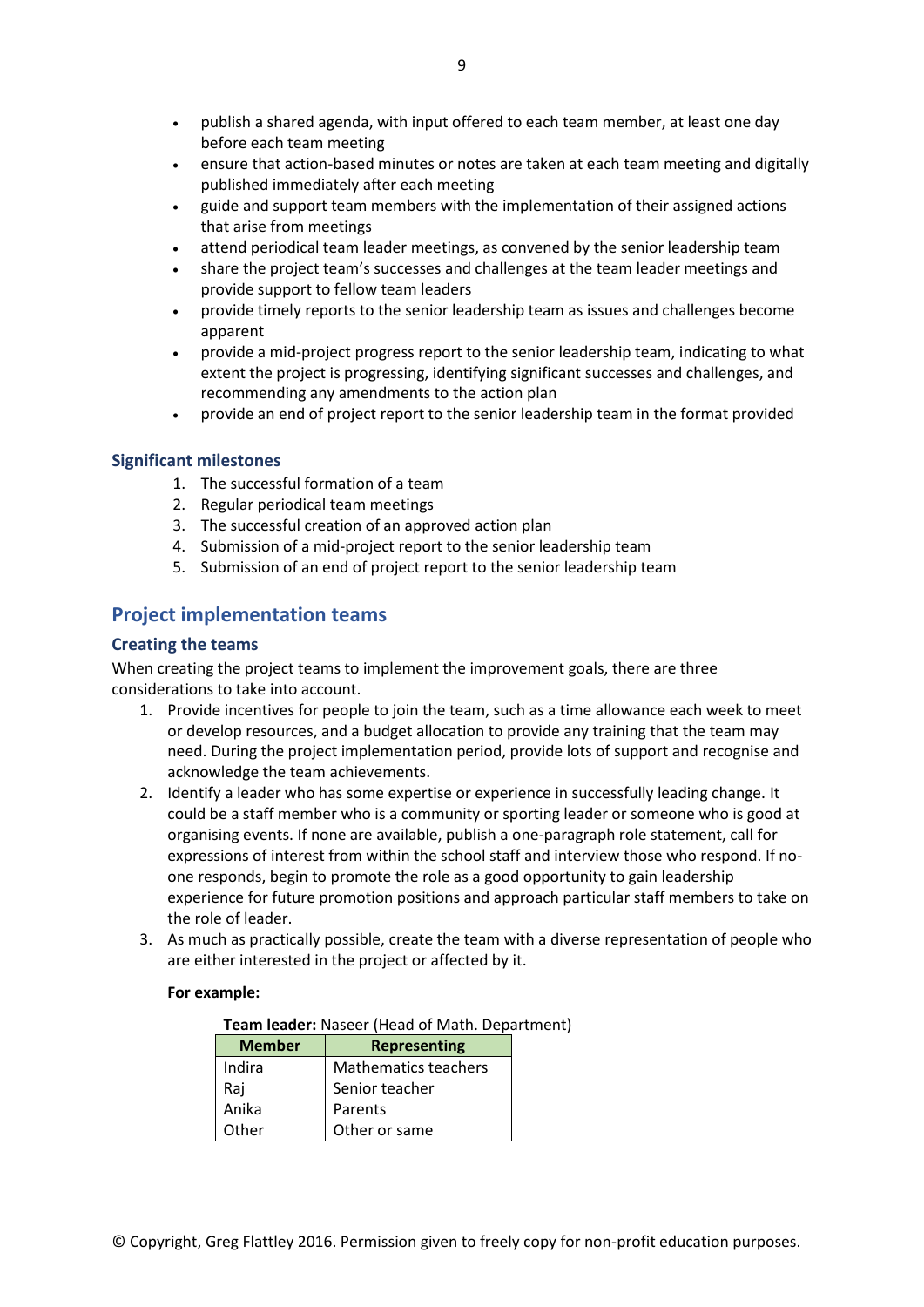#### <span id="page-9-0"></span>**The autonomous team model**

If there is more than one improvement goal for the year, a project team is needed to implement each goal and a manageable system is needed for the senior leadership team to support and guide the teams. A useful model for supporting and guiding their progress is the autonomous team model.

Autonomous teams implement projects without direct senior supervision, operating instead under well-defined guidelines and accountabilities designed by the senior leaders of the school. The team leaders develop action plans with their teams and submit them to the school leadership team for consideration, negotiated amendment and approval.

The team leaders then periodically meet to report to the senior leadership team and to each other. At these meetings, successes and challenges are shared, progress is mapped, and action plans are adapted to accommodate changing needs. The meetings are also an opportunity for the leaders to gain synergies with resources and strategies and support each other with suggestions for dealing with the challenges they face. Usually, the meetings occur every two weeks or so.

A shared agenda is published before each meeting to guide discussions, and action-based minutes or notes are recorded, noting who is responsible for ensuring each action is implemented. The actions are followed up at subsequent meetings until they are recorded as being completed. An example of a proforma for action-based minutes is as follows.

| <b>Issue</b> | Why it is an issue | <b>Actions arising</b><br>from discussion | Implemented<br>by whom | By<br>when | <b>Progress to</b><br>date |
|--------------|--------------------|-------------------------------------------|------------------------|------------|----------------------------|
|              |                    |                                           |                        |            |                            |
|              |                    |                                           |                        |            |                            |
|              |                    |                                           |                        |            |                            |
| Etc.         |                    |                                           |                        |            |                            |

#### **Action-based minutes proforma**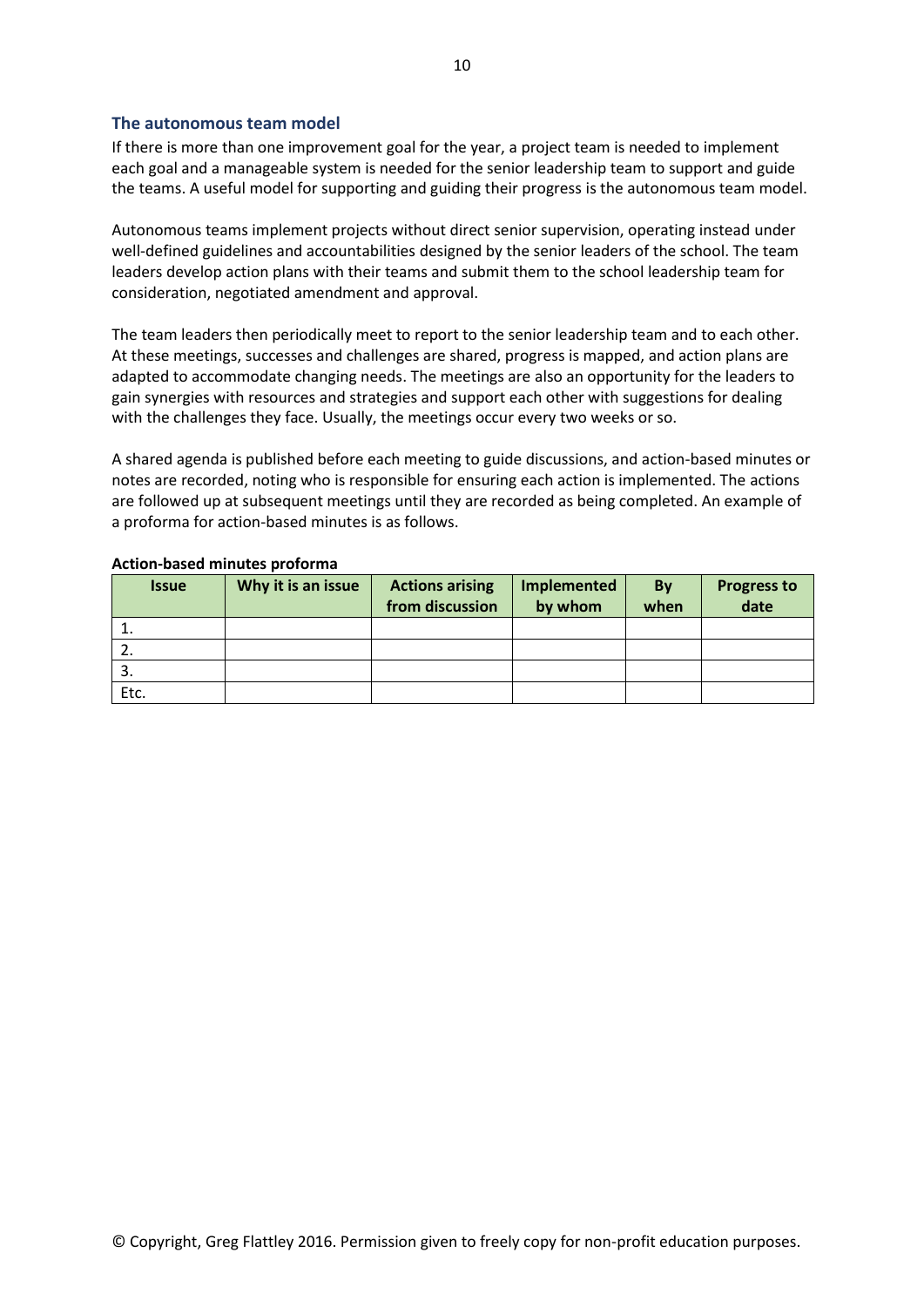

<span id="page-10-2"></span>Throughout the implementation of school improvement projects, each school is supported by members of the senior leadership team and, on completion of each project, a formal report is submitted to the senior leadership team by the leader of each team.

#### <span id="page-10-0"></span>**The action strategy**

**The autonomous team framework**

When creating strategies for action, at least three important considerations need to be made. The first is the process that is going to be followed to guide action. The second is a consideration of the main factors that affect successful change. The third is an analysis of the 'impellers' and 'impediments' (SWOT) that are likely to be encountered when implementing the improvement project. All three are factors that impact the success of the project team.

#### <span id="page-10-1"></span>**The action process**

As with many strategies, the action process is cyclical. It uses four main tools; PLC's, learning walks, PDCA (Plan, Do, Check, Actions) and discrete classroom observations. The model looks like this.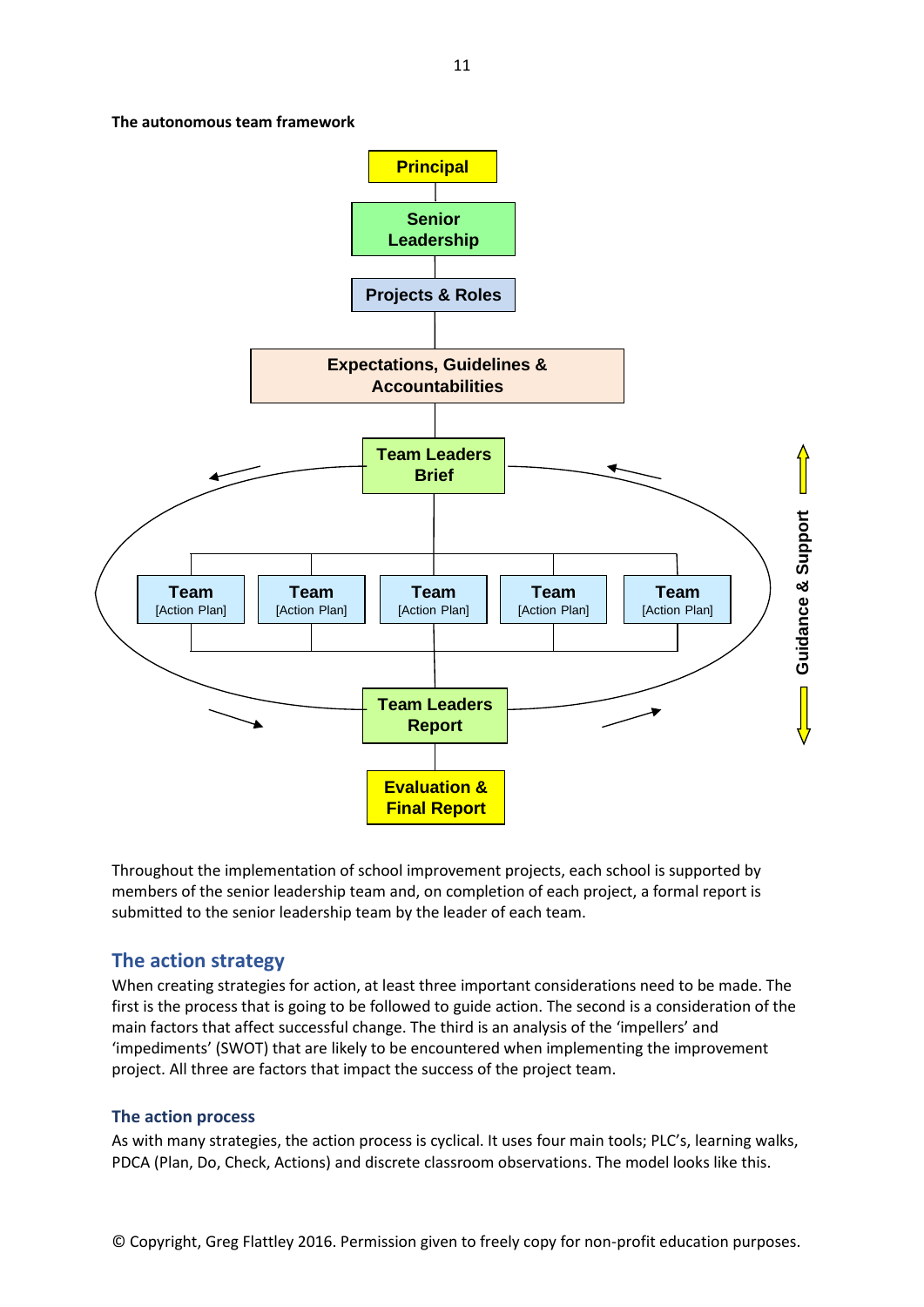

#### <span id="page-11-0"></span>**Professional Learning Communities (PLC)**

A professional learning community, or PLC, is a group of educators that meets regularly, shares expertise, and works collaboratively to improve teaching skills and the academic performance of students. There is no formal structure to an effective PLC meeting, except the requirement to reflect on performance and focus on improved performance. By default, then, a project team is a PLC and each meeting of the project team is a PLC meeting.

From time to time, the project team may also conduct PLC meetings with stakeholders throughout the duration of the improvement project. This is a wise strategy, designed to increase engagement with and ownership of the transformation journey. At the meetings, a simple agenda may include such items as

- Our journey so far
- A feedback session on
	- $\triangleright$  What should we do more of?
	- $\triangleright$  What should we do less of?
- Improvement suggestions

#### <span id="page-11-1"></span>**Learning walks**

A learning walk is a tour of selected classrooms to gain a snapshot of the implementation of a specific teaching practice or other initiative. Because it can be quite threatening to teachers, it needs to be well planned, with agreed protocols and understandings in place before implementation. The process for a learning walk is represented by the following graphic.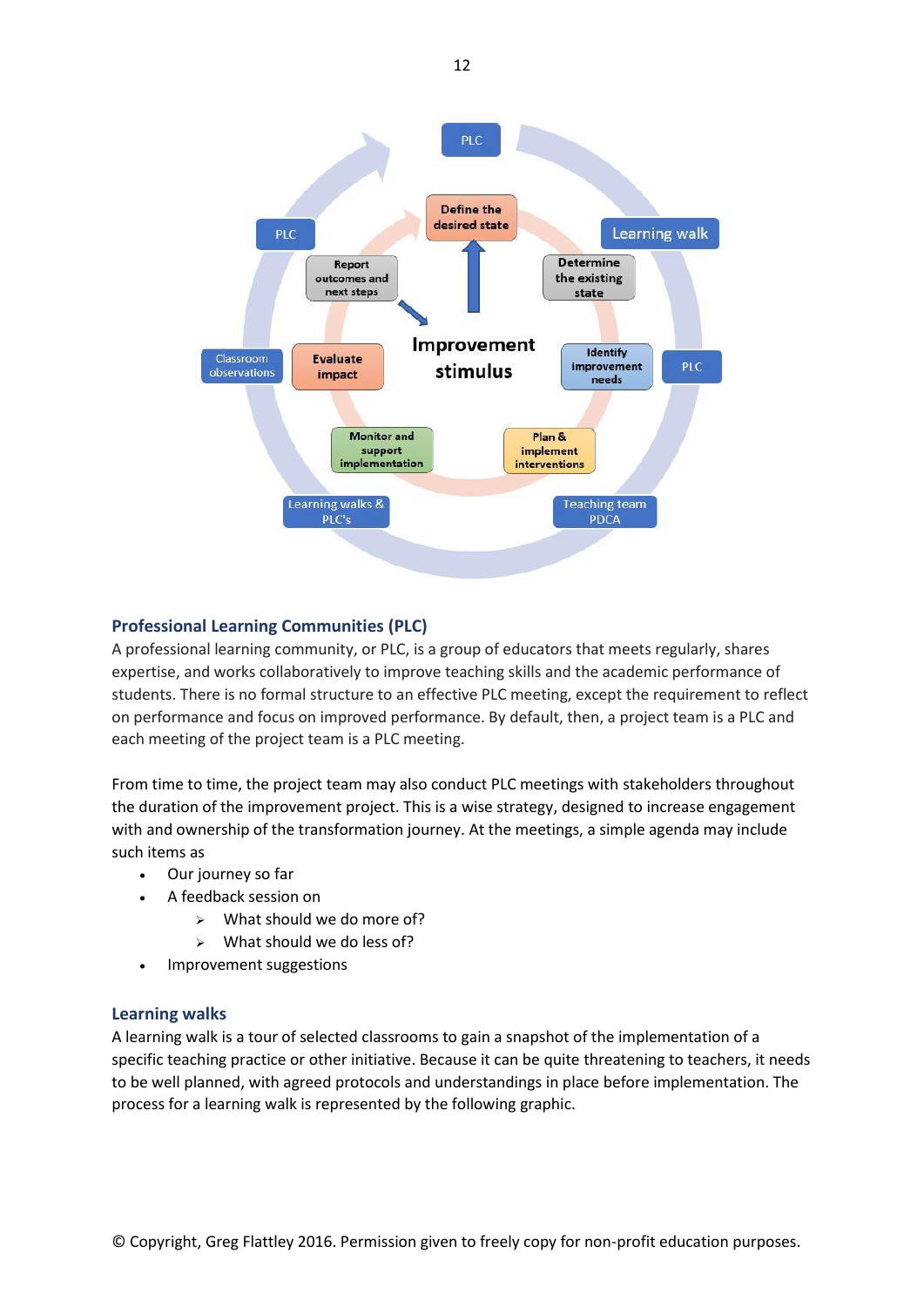

#### <span id="page-12-0"></span>**Discrete classroom observations**

As distinct from a learning walk, which gains a snapshot of common practice, a classroom observation focuses more deeply to evaluate the impact of a trialled teaching strategy. The purpose is to gain a sense of the difference that the strategy has made to student learning.

# <span id="page-12-1"></span>**PDCA (Plan, Do, Check, Actions)**

*The Plan, Do, Check, Action process (PDCA)*



# <span id="page-12-2"></span>**Factors impacting success**

#### **Change management elements**

The following chart provides a useful snapshot of the five change elements that need to be considered during the planning stage. It illustrates how the effectiveness of the change process is diminished if one or more of the elements is not properly addressed.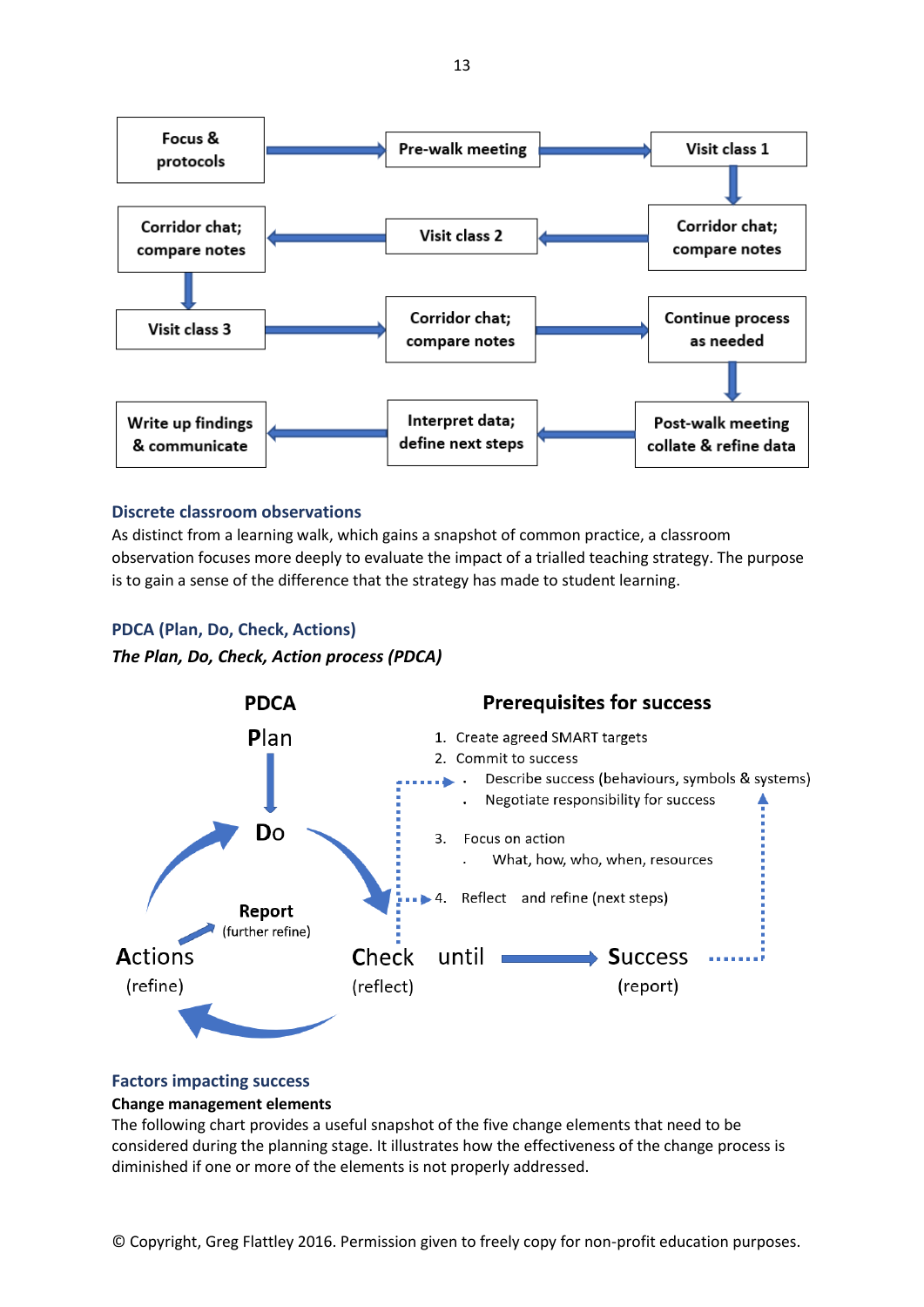The action strategy needs to include actions designed to optimise each of the elements. The goal's vision is already provided by the senior leadership team and the project team is developing the action plan.

It is the skills, incentives, and resources that need attention at this stage of the improvement process and the most challenging of these is the incentives.

**Managing Complex Change** 



Ideally, incentives should be intrinsic, arising from the desire to

do what is best for the school and its students. However, because teachers and support staff are already very busy people, practical incentives need to be provided to help make being involved in an improvement project attractive.

Such incentives can be in the form of time allowances, recognition and acknowledgement for being involved, and simple resource provisions, such as refreshments. It is the task of leaders to remove as many obstacles to progress as possible and make the process simple and easy to implement.

#### **Identifying impellers and impediments**

A SWOT analysis will help to identify the **S**trengths, **W**eaknesses, **O**pportunities and **T**hreats (SWOT) for the improvement process. Once the impellers are identified, they need to be optimised for best effect. Once the impediments are identified, they need to be minimised for least effect. An example of a SWOT analysis is as follows.

#### **Example SWOT analysis for a high school**

| <b>Top 5 Strengths</b>                                                                                                                                                    | <b>Top 5 Weaknesses</b>                                                                                                                                                                               |                                                                                | <b>SWOT ANALYSIS &amp; TOWS MATRIX</b>                                                                                |                                                                              |
|---------------------------------------------------------------------------------------------------------------------------------------------------------------------------|-------------------------------------------------------------------------------------------------------------------------------------------------------------------------------------------------------|--------------------------------------------------------------------------------|-----------------------------------------------------------------------------------------------------------------------|------------------------------------------------------------------------------|
| Affordability/value, 22.1%<br>Instruction quality, 9.1%<br>Programs offerings, 7.5%<br>Accessibility/recruitment, 6.4%<br>Student centeredness, 6.0%                      | Collaboration between district and colleges,<br>13.9%<br>Communication (internal; external), 12.2%<br>Graduation/completion, 8.1%<br>Process improvement, 6.8%<br>Data-informed decision making, 6.1% | <b>INTERNAL</b><br><b>ENVIRONMENT</b><br><b>EXTERNAL</b><br><b>ENVIRONMENT</b> | <b>STRENGTHS</b><br>1.95% able to read, write &<br>count<br>2. Teachers experience<br>3.<br>30% A in all subject UPSR | <b>WEAKNESSES</b><br>1.New teachers<br>2. facilities<br>3. space<br>4.       |
| <b>Top 5 Opportunities</b>                                                                                                                                                | <b>Top 5 Threats</b>                                                                                                                                                                                  | <b>OPPORTUNITIES</b><br><b>1.PIBG financial support</b>                        | <b>S-O STRATEGIES</b>                                                                                                 | <b>W-O STRATEGIES</b>                                                        |
| Workforce needs (capitalize on workforce)<br>demands for emerging industry programs;<br>trained/skilled workers by existing and<br>incoming industries/ companies), 16.4% | Funding reductions, 21,8%<br>High school misalignment with colleges.<br>12.0%                                                                                                                         | 2. Learning institutions<br>3. Benchmarking partners                           | <b>USE STRENGTHS TO TAKE</b><br><b>ADVANTAGE OF</b><br><b>OPPORTUNITIES</b>                                           | <b>OVERCOME WEAKNESSES BY</b><br>TAKING ADVANTAGE OF<br><b>OPPORTUNITIES</b> |
| Annexation leading to increased enrollment<br>and revenue, 15.1%<br>Articulation agreements with four-year                                                                | Student/citizen issues (poor preparation,<br>illiteracy, LEP), 10.3%                                                                                                                                  | <b>THREATS</b><br>1. Parents overzealous                                       | <b>S-T STRATEGIES</b>                                                                                                 | <b>W-T STRATEGIES</b>                                                        |
| institutions, 13.5%<br>Establish/strengthen partnerships, 12.2%<br>Technology (demand for new technologies;<br>distance education; etc.), 12.2%                           | Accountability requirements, 8.5%<br>Competition from other higher education<br>institutions, 7,4%                                                                                                    | 2. Feeder school for Convent<br><b>Secondary</b>                               | <b>USE STRENGTHS TO AVOID</b><br><b>THREATS</b>                                                                       | MINIMIZE WEAKNESSES AND<br><b>AVOID THREATS</b>                              |

#### <span id="page-13-0"></span>**The importance of communication (socialising)**

An important role of the senior leadership team is to provide incentives that make the improvement project attractive and to socialise the need for the project with the key stakeholders. To socialise a project, a communication plan is needed.

14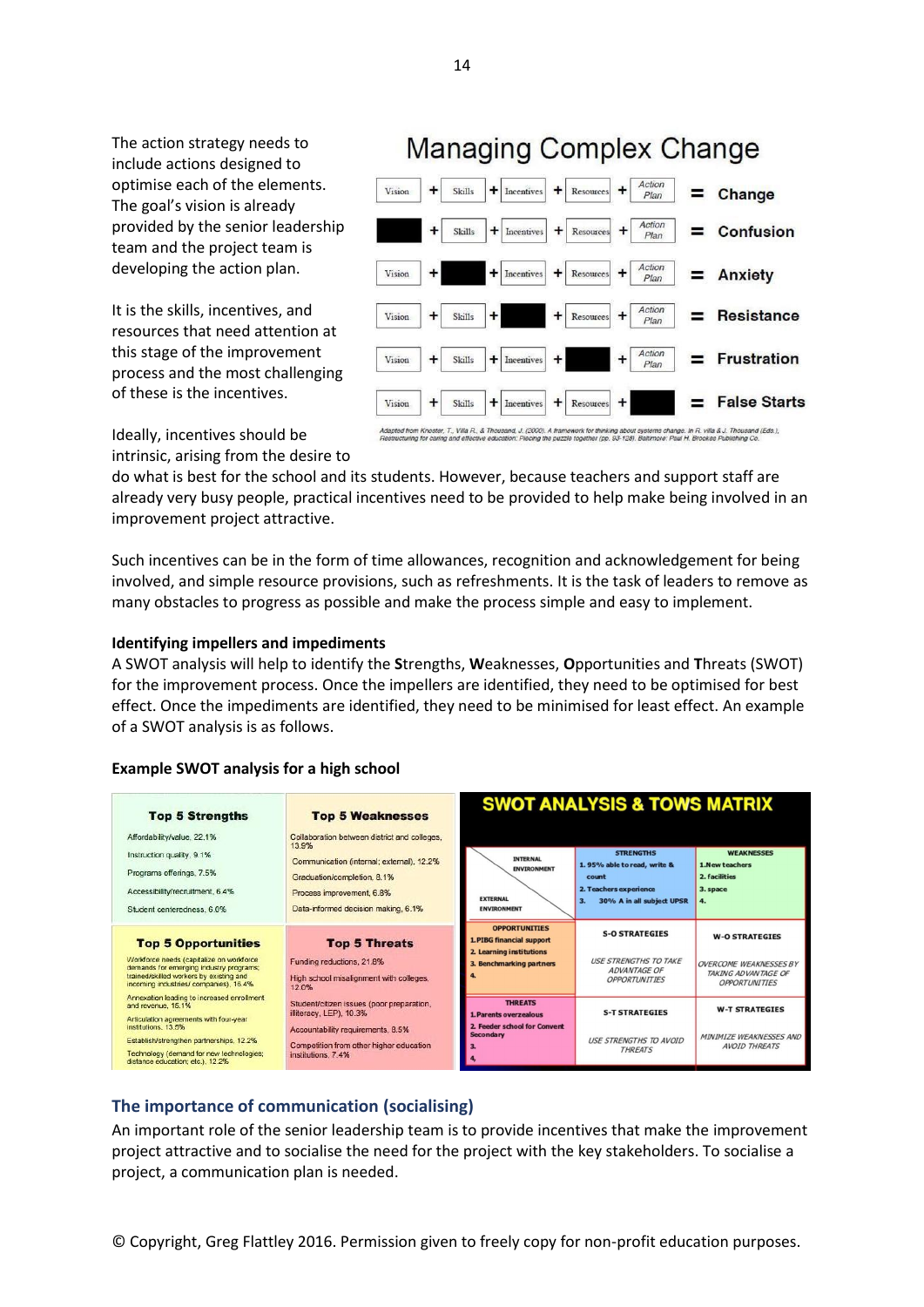The communication plan is strategically designed to engage any stakeholders who are either unsure of the need for the project or strong resistors to the project. Its purpose is to normalise the existence of the project by giving it constant exposure through everyday conversations, publications, such as bulletins or newsletters, meeting agendas, and school events. By focussing on the benefits of the project, especially how students will benefit from it, stakeholders will see it as a worthwhile venture.

The communication plan also keeps stakeholders constantly up to date with the progress of the project, especially with its successes. It uses positive language, congratulating people for their involvement and praising teams for their achievements. It conveys passion and excitement, making others feel happy and making the project increasingly attractive and relevant to them.

Communication methods and tools may include

- Video updates and mail-outs
- Social media posts
- Small information sessions with influential stakeholders, such as popular parents, popular teachers, student leaders, and service providers
- Being a guest speaker at community functions
- Publishing articles in local newspapers and family newsletters
- Conducting special fund-raising events that engage families and are targeted to support the project
- Progress updates at parent meetings and Board of Governors meetings

#### **Example of a communication plan proforma**

| <b>Aspect of project</b> | Who I Need to Tell | How? | <b>Date</b><br><b>Done</b> | Who I Need to<br><b>Meet</b> | <b>Date</b><br><b>Done</b> |
|--------------------------|--------------------|------|----------------------------|------------------------------|----------------------------|
|                          |                    |      |                            |                              |                            |
|                          |                    |      |                            |                              |                            |

#### <span id="page-14-0"></span>**Identifying what needs to be done**

To identify what needs to be done to achieve success, consider four tasks relevant to the SMART goal.

- 1. Describe the current situation.
- 2. Explore agreed values and beliefs about good practice.
- 3. Describe the desired situation.
- 4. List the steps needed to progress from the current situation to the desired situation.

When describing the current and desired situations, it is useful to focus on the following three manifestations of school culture.

Behaviours:What are the students, teachers and support staff doing?

Symbols: What can be seen in the buildings and grounds that indicates performance?

Systems: What policies, procedures, plans, strategies or approaches are people using?

Using these three manifestations, create two Y-charts, one each for the current situation and the desired situation, and make lists under the headings.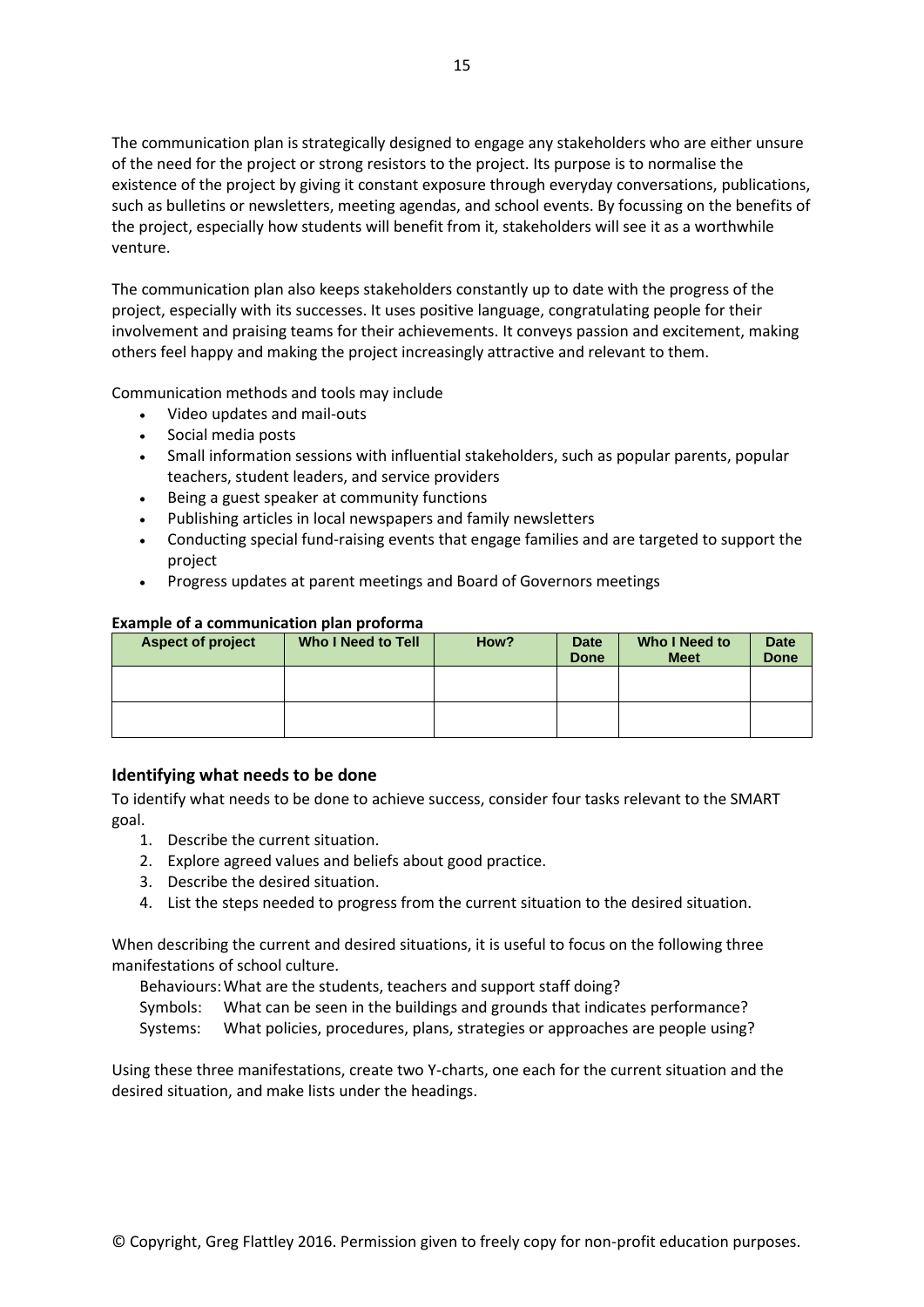

To help decide what to list in the Y-chart for the current situation, conduct learning walks that focus on the three headings. The behaviours, symbols and systems should be specific to the SMART goal.

To convert the Y-chart for the desired situation into reality, create an action plan that lists the steps that need to be taken to progress from the current situation to the desired situation. Implement the action plan using a Plan, Do, Check, Action, process to monitor progress and modify the action plan as necessary.

#### <span id="page-15-0"></span>**The action plan**

The action plan is the main tool that each project team will use to implement their project. The actions that are planned will result from the identified skills, incentives and resources that are needed for success, and the outcomes of the SWOT analysis. The plan may include such activities as

- Conducting surveys of staff CPD needs
- Conducting learning walks and peer observations to identify strengths and challenges
- Interviewing school leaders, teachers, students and parents to identify strengths and challenges
- Conducting Professional Learning Community (PLC) meetings to share strengths and challenges
- Analysing data
- Accessing expertise and models of excellence
- Seeking opinions and advice about intended strategic steps
- Planning and conducting CPD workshops
- Evaluating the effectiveness of CPD workshops
- Resource production or acquisition
- Producing procedures, such as checklists, flow charts, manuals and guidelines
- Conducting information sessions

#### **Example of an action plan proforma**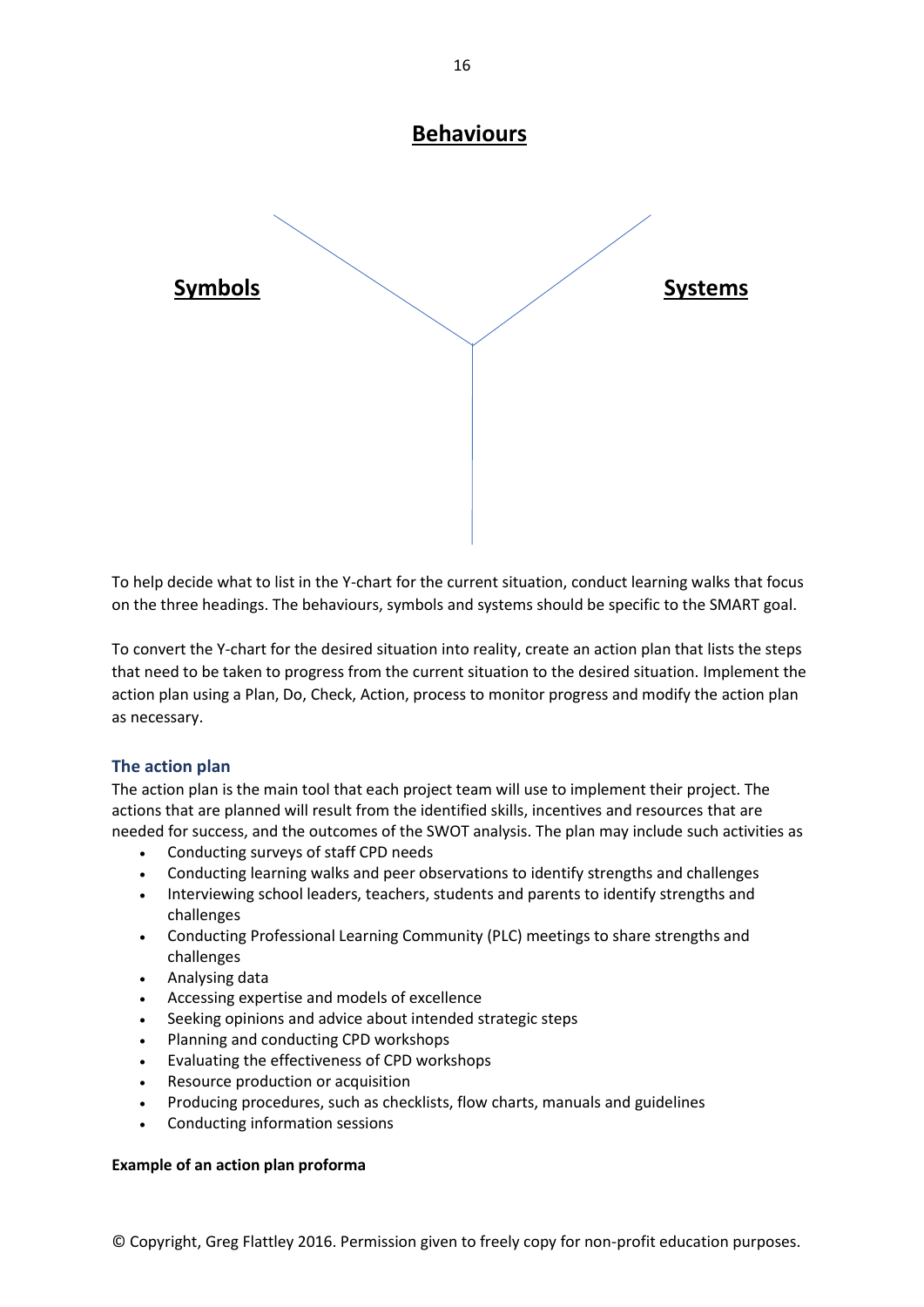<span id="page-16-2"></span>

| <b>Step</b> | <b>What</b> | <b>Why</b> | <b>Who</b> | When | How | Resources   Progress |  |
|-------------|-------------|------------|------------|------|-----|----------------------|--|
|             |             |            |            |      |     |                      |  |
| 2           |             |            |            |      |     |                      |  |

| What             | What is the action that we need to take?                                                                            |
|------------------|---------------------------------------------------------------------------------------------------------------------|
| Why              | Why do we need to take this action?                                                                                 |
| Who              | Who will be responsible for completing the action?                                                                  |
| When             | When do we expect the action to be completed?                                                                       |
| How              | How will the action be implemented (sub-steps)?                                                                     |
| <b>Resources</b> | What resources are needed for the action to succeed?                                                                |
| <b>Progress</b>  | Has the action been completed successfully and on time? If not, what do we need to<br>do to support its completion? |

### <span id="page-16-0"></span>**Itemised budgets**

Usually, improvement projects are not expensive to fund as the costs are very low. Teachers are very resourceful people, often producing their own resources or acquiring them through their extensive professional networks. However, it is important to identify any significant resources that may be needed and determine how they will be sourced before the project team commences its improvement journey.

The following template may be useful as a guide to what resources are commonly needed for improvement projects.

| <b>Category</b>                      | <b>Item</b>                                                      | <b>RM</b> |
|--------------------------------------|------------------------------------------------------------------|-----------|
| <b>Materials &amp; subscriptions</b> | Majong paper<br>Display charts<br>Stationery<br>Photocopying     |           |
| Staff travel, accommodation & meals  | <b>Travel</b><br>Accommodation<br><b>Meals</b>                   |           |
| Venues & catering                    | Venue hire<br>Venue catering<br><b>Event catering</b>            |           |
| <b>Publications</b>                  | Printing<br><b>Binding</b><br>Cover paper<br><b>Distribution</b> |           |
| <b>Student events</b>                | <b>Excursions</b><br>Productions & performances                  |           |

#### <span id="page-16-1"></span>**Example**